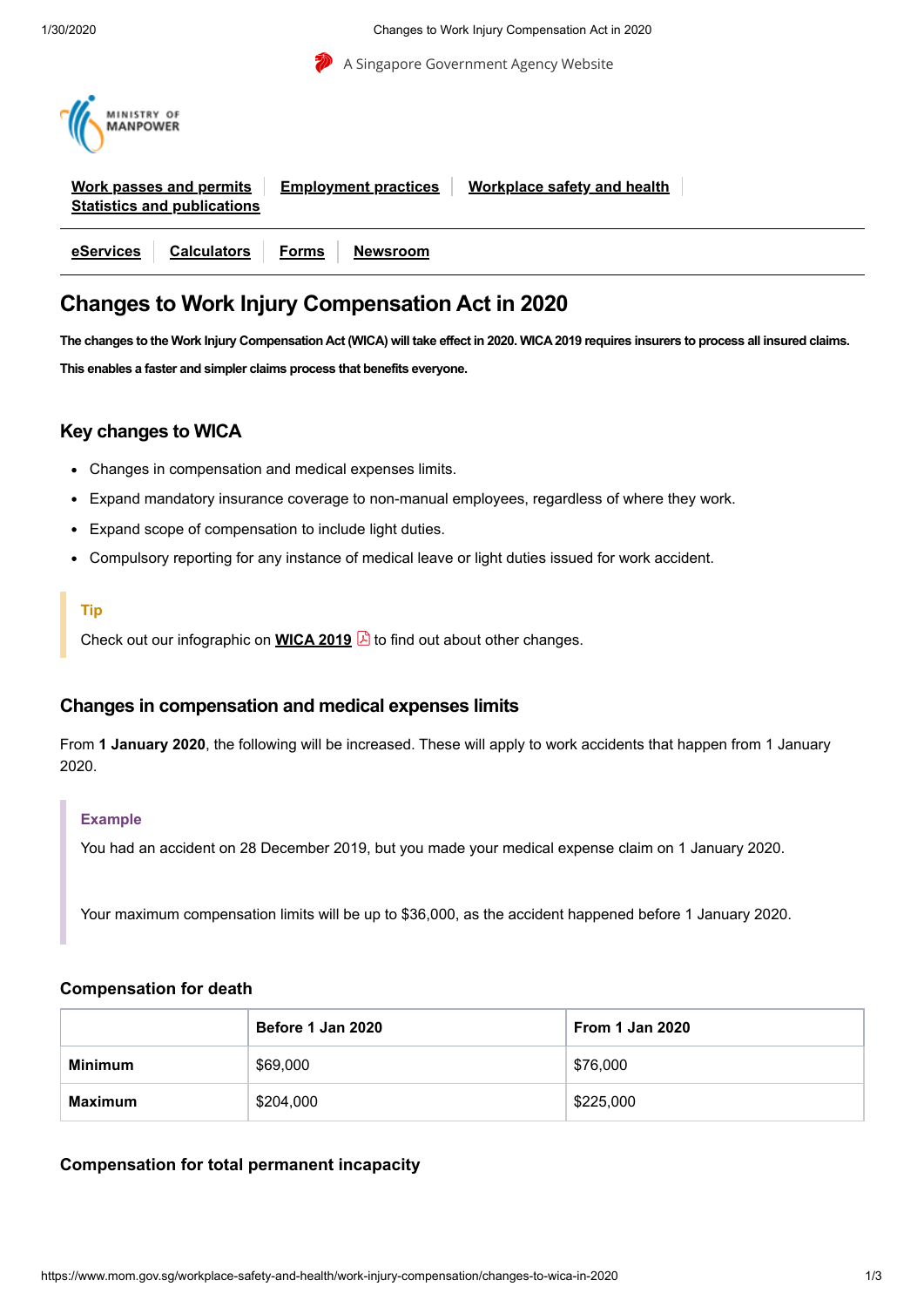|                | Before 1 Jan 2020 | <b>From 1 Jan 2020</b> |
|----------------|-------------------|------------------------|
| <b>Minimum</b> | \$88,000          | \$97,000               |
| <b>Maximum</b> | \$262,000         | \$289,000              |

#### **Maximum limit for medical expenses**

| Before 1 Jan 2020                                       | <b>From 1 Jan 2020</b>                                  |  |  |
|---------------------------------------------------------|---------------------------------------------------------|--|--|
| Up to maximum of \$36,000, or up to 1 year from date of | Up to maximum of \$45,000, or up to 1 year from date of |  |  |
| accident, whichever comes first.                        | accident, whichever comes first.                        |  |  |

# **Expand mandatory insurance coverage for non-manual employees**

From **1 April 2020**, the salary threshold for non-manual employees requiring work injury compensation insurance will be increased. The increase will be done in 2 phases.

Employers must still purchase insurance for all manual employees, regardless of salary.

|                                           | Before 1 Apr 2020 | From 1 Apr 2020 | <b>From 1 Apr 2021</b> |
|-------------------------------------------|-------------------|-----------------|------------------------|
| Salary threshold for non-manual employees | \$1,600           | \$2,100         | \$2,600                |

# **Compensation to include light duties**

Currently, employees on light duties due to work injuries are not compensated under WICA.

However, from **1 September 2020**, employees on light duties due to work injuries will be compensated for their lost earnings based on their **Average Monthly [Earnings](https://www.mom.gov.sg/workplace-safety-and-health/work-injury-compensation/resources-and-tools/wic-calculators/average-monthly-earnings) (AME)**.

Employees on outpatient or hospitalisation sick leave will continue to be compensated for their lost earnings.

# **Compulsory reporting for all medical leave or light duties**

From **1 September 2020**, employers must report all work-related medical leave or light duties to MOM.

# **More info**

For more info, you can refer to:

- **Press release – New Work Injury [Compensation](https://www.mom.gov.sg/newsroom/press-releases/2019/0803-new-work-injury-compensation-act-2019) Act 2019, 3 September 2019**
- **Round-up speech at Second Reading of WICA Bill 2019 by Mr Zaqy Mohamad, Minister of State for Manpower, 4 [September](https://www.mom.gov.sg/newsroom/speeches/2019/0903-wica-bill-second-reading-speech-by-minister-of-state-for-manpower-mr-zaqy-mohamad) 2019**